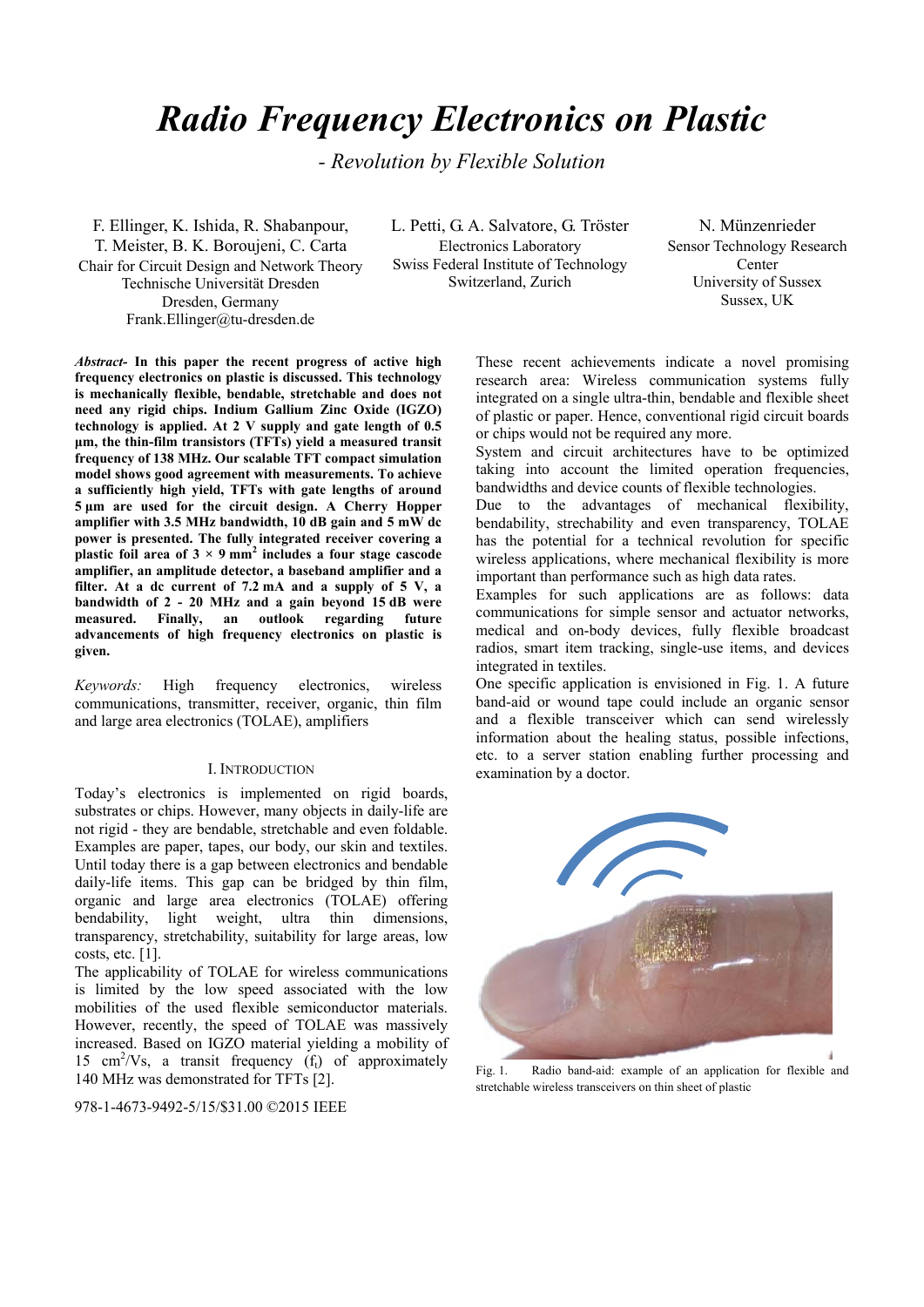Our paper is structured as follows: The international state of the art is summarized in Section II. Sections III and IV describe the used IGZO technology and the TFT models, respectively. A Cherry Hopper RF amplifier and a fully integrated wireless receiver chip are presented in Sections V and VI. Proposals for advancements as well as conclusions are given in Sections VII and IIX.

#### II. STATE OF THE ART

In the following we summarize key works in the area of RF TFTs, TOLAE and related materials.

Based on IGZO technology, we have designed a TFT compact model [3], several RF amplifiers [4] and a fully integrated receiver [5].

A record speed was achieved with nanocrystalline Zinc Oxide (ZnO) TFTs [6]. Devices with  $1.2 \mu m$  gate length  $(l_g)$  yield a f<sub>t</sub> of 2.45 GHz and a maximum frequency of oscillation ( $f_{\text{max}}$ ) of 7.45 GHz at 10 V supply. However, these TFTs are fabricated on a non-flexible silicon substrate. Nevertheless, this work shows the promising potential of TFTs.

At 3 V, an  $f_t$  of 180 MHz, a transconductance of 7.5 mS/mm and a mobility of  $14.5 \text{ cm}^2/\text{Vs}$  were reported for IGZO TFTs [7]. But these devices are just realised on glass. IGZO TFTs with  $l_{\sigma}$  down to 20 nm structured by focussed ion beam (FIB) approaches have been fabricated on rigid Si substrate [8], but neither circuits are fabricated nor RF performance parameters are given.

Several ring oscillator circuits were published. A ZnObased ring oscillator with 31 ns propagation delay was reported in [9].

A ring oscillator with signal delays as short as 230 ns per stage was demonstrated using organic FETs [10].

A 3.3 V 6-bit 100 kS/s current-steering digital to analogue converter (DAC) using organic TFTs on glass was presented in [11].

To improve the speed, carbon nanotube transistors were applied for logic circuits with the vision to be used for large area electronics [12]. A switching time of only 12 ns was achieved corresponding to a speed of around 100 MHz.

In [13] an operational amplifier and a digital-to-analogue converter were presented. Both circuits are fabricated using amorphous silicon TFTs. The operational amplifier achieves a gain of 42.5 dB and a unity gain frequency of 30 kHz at a supply voltage of 25 V.

An 8 bit organic microprocessor with 4000 transistor was implemented on a plastic foil [14]. An integrated organic Schottky diode rectifier operating at 13.56 MHz was reported in [15]. An organic thin-film RFID tag with 128 bit and a data rate of 1.5 kb/s operating at 13.56 MHz and 24 V were published [16-17]. Magnetic fields generated by the reader are used for data transmission.

Transition metal dichalcogenides materials have been proposed for the realisation of future devices. Mobilities of 200 cm<sup>2</sup>/Vs for  $MoS_2$  [18] and up to 250 cm<sup>2</sup>/Vs for tungsten diselenide  $(WSe<sub>2</sub>)$  [19] were reported. Hence, flexible transistors with  $f_t$  values above 1 GHz may be feasible in the future.

Transistors based on  $ZnO$  nanowires and  $WS<sub>2</sub>$  nanotubes were investigated in [20]. The ZnO nanowire side-gated transistors revealed a very promising mobility of 928 cm2 */*Vs.

Transfer printing techniques capable of transferring entire devices from one substrate to another have e.g. been published in [21]. A simple and reliable transfer printing process for solvent-free deposition of organic semiconducting materials using a polydimethylsiloxane stamp was developed [22]. This process has the potential to realise high mobility films, very small gaps between metal electrodes and hence fast FETs with nm gate length. Nanoimprint is well-suited for the realisation of flexible devices and nanometer-sized structures over large areas. Diameters up to 200 mm have been demonstrated [23]. Smallest patterns imprinted are a few nanometres [24].

Several microwave components were realised using potentially printable techniques, e.g. a 2.4 GHz antenna [25], tuneable ferroelectric filters on organic substrates [26], barium strontium titanate varactors [27], all-inkjet printed capacitors [28] and ferroelectric capacitors [29].

Very fast organic PIN-diodes and rectifier circuits suited for frequencies up to 300 MHz were demonstrated [30].

The feasibility of three dimensional (3-D) integrated organic circuits such as ring oscillators [31] and steerable printed antennas [32] were shown.

An 8-10 GHz ink-jet printed phase shifter circuit with 342 ° phase shift range using ferroelectric material (bariumstrontium-titanat) was presented in [33].

Companies such as Varta and Enfucell have developed ultra-thin primary and secondary batteries on thin-film and organic substrates. Theses flexible batteries can be used to supply the flexible circuits and systems.

#### III. USED DEVICE TECHNOLOGY

In Fig. 2, the structure of the applied IGZO TFTs is shown [2]. A polyimide substrate with 50  $\mu$ m thickness is used. The process offers 3 metal layers for interconnections. At  $2$  V drain source voltage, an  $f<sub>t</sub>$  of 138 MHz was measured for the self-aligned TFTs with  $l_g = 0.5 \mu m$ . This high speed is maintained even at bending radii down to 3.5 mm. The measurements are plotted in Fig. 3.

To achieve a good yield and moderate process variations, TFTs with  $l_{\rm g}$  = 5 µm are used for the design of the amplifier and receiver presented in Sections VI and VII.



Fig. 2. Device structure of the IGZO TFTs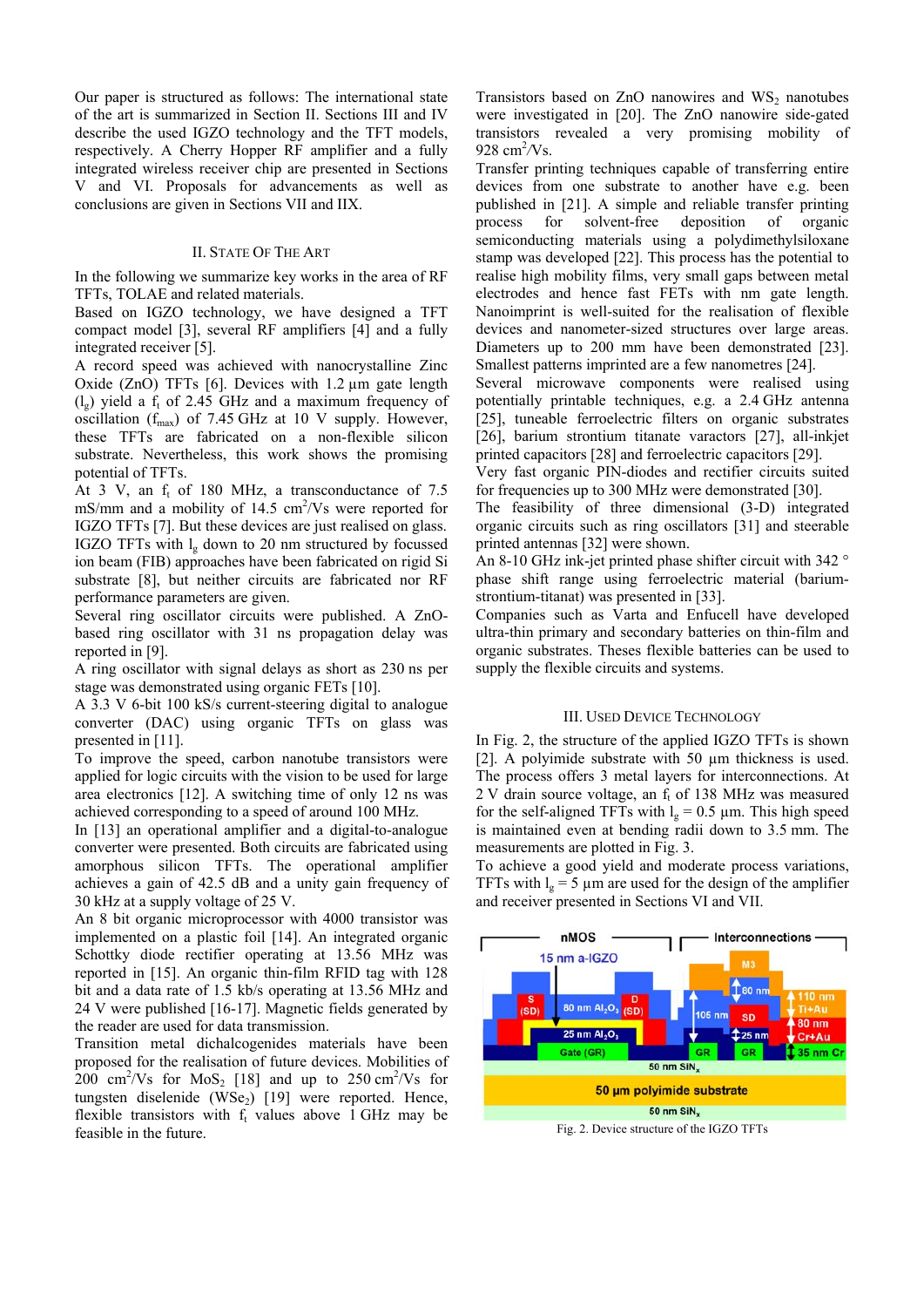

Fig. 3. Measured transit frequency of the IGZO TFTs with  $l<sub>e</sub> = 0.5$  um

#### IV. DEVICE MODELLING

A Rensselaer Polytechnic Institute amorphous TFT model template is applied for the TFT compact modeling in ADS. The models are extracted by fitting with measured DC, AC and S-parameter data. As shown in Fig. 4, a very good agreement between measured and modelled DC characteristics is achieved. The model is well scalable for  $l_{\alpha}$ values between 50 μm and 5 μm. The RF accuracy will be verified in Section VI.



Fig. 4. Comparison of measurements and simulations based on our SPICE Level 3 model of the IGZO TFTs

# V. RF AMPLIFIER

We have designed several amplifier ICs to test the RF circuit properties of the IGZO devices and the accuracy of our TFT models. One example is shown in Fig. 5, which is based on the Cherry Hopper concept [4].



Fig. 5. Circuit schematics and chip photo of the IGZO Cherry Hopper RF amplifier

As depicted in Fig. 6 a gain of 10 dB and a bandwidth of 3.5 MHz were measured. The RF simulations applying our TFT model show good agreement with measurements.



Fig. 6. Voltage gain of the IGZO Cherry Hopper RF amplifier

#### VI. WIRELESS RECEIVER

We have designed a fully integrated IGZO receiver applying amplitude modulation (AM) [5]. To our knowledge this is the first fully integrated receiver on plastic reported to date. The circuit consists of a four-stage cascode amplifier at the RF input, an amplitude detector based on a source follower, and a common source circuit for the baseband amplification. The circuit schematics and the chip photo are depicted in Fig. 7. As illustrated in Fig. 8, the measured conversion gain is very flat and exceeds 15 dB at a carrier frequency ranging from 2 to 20 MHz. The 3 dB-bandwidth of the baseband signal covers 400 Hz to 10 kHz. This band is comparable to the voice spectrum and also suitable for low-rate data communication. The functionality of the receiver is shown in Fig. 9. The receiver draws a moderate current of 7.2 mA from a 5 V supply and requires a plastic foil area of 3  $\times$  $9 \text{ mm}^2$ .



Fig. 7. Schematics and chip photo of the fully integrated IGZO receiver, area:  $3 \times 9$  mm<sup>2</sup>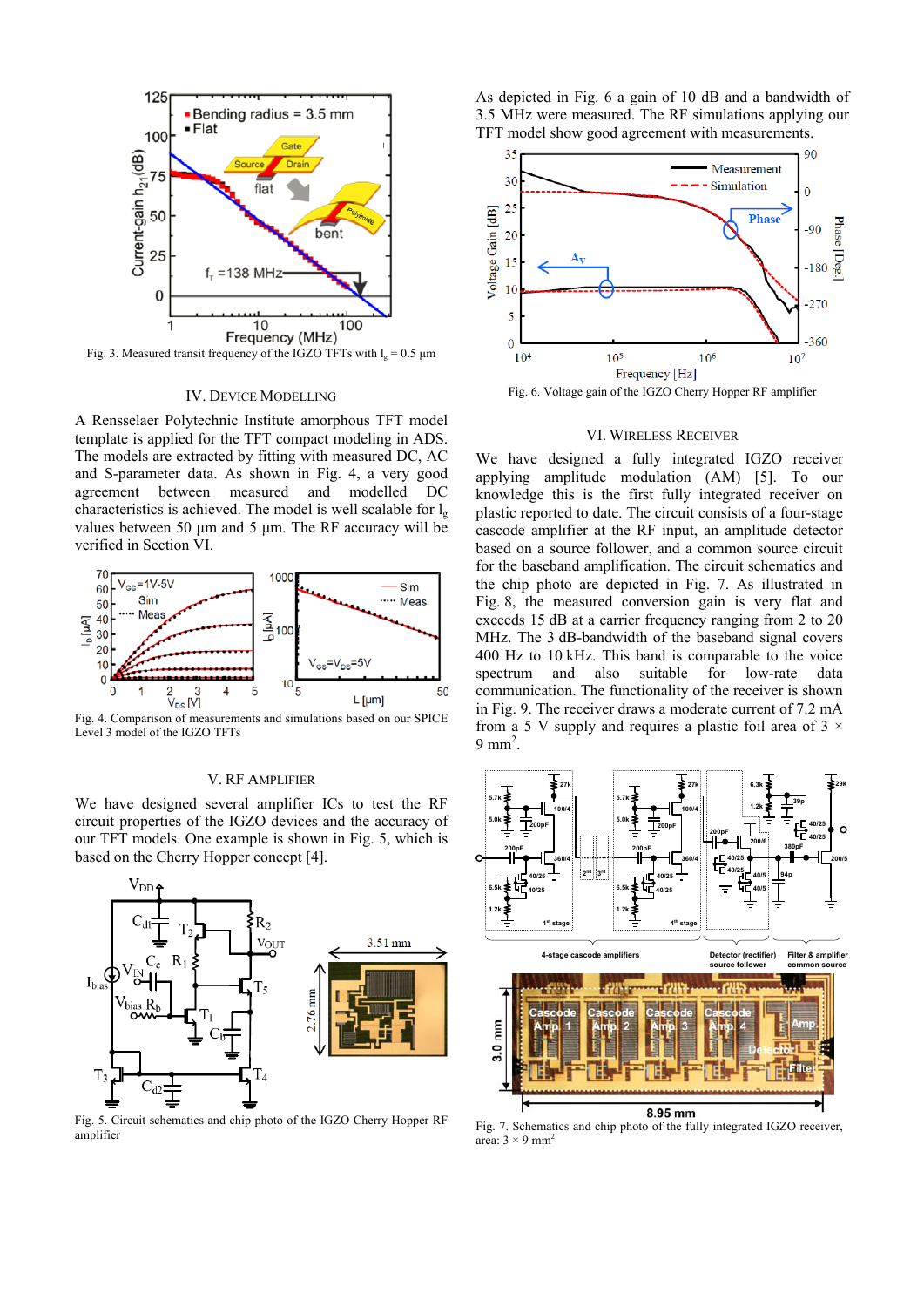

Fig. 9. Measured demodulated waveform of IGZO receiver

#### VII. ADVANCED APPROACHES

The transit frequency of TFTs can be approximated by

$$
f_t = \frac{g_m}{2\pi C_{gs}} \propto \frac{\mu}{l_g \left(l_g + l_{ov}\right)},\tag{1}
$$

with transconductance  $g_m$ , gate source capacitance  $C_{gs}$ , mobility  $\mu$ , gate length  $l_{g}$ , and gate to source/drain overlap lov. This equation reveals the following examples for potential speed optimisations:

#### *a. Decrease of gate length*

By means of vertical transistor structures as shown in Fig. 10, the distance between the drain and the source, and hence  $l_{\rm g}$ , can be reduced. An  $l_{\rm g}$  of 300 nm was realised in our latest work [34].

#### *b. Increase of mobility*

The mobilities can e.g. be increased by using 2D semiconductors such as Molybdenum Disulfide which can provide mobilities up to  $200 \text{ cm}^2/\text{Vs}$ . For further info we refer to [35]. For comparison, the IGZO technology used for the circuits presented in this paper provides a mobility of 15  $\text{cm}^2/\text{Vs}$ .

### *c. Circuits*

Architectures have to be applied which can reach high frequencies with low speed devices. Concepts architectures with frequency multipliers can be considered. Here, passive organic diodes which show a speed up to 300 MHz could be applied in the RF frontend section [30]. To boost the gain and frequencies, controlled positive feedback is interesting.



Fig. 10. Flexible vertical IGZO TFTs with  $l_g = 300$  nm



Fig. 11. Molybdenum Disulfide enables higher mobilities

## IIX. CONCLUSIONS

In this paper, the recent performances of RF devices and systems on plastic were reviewed. IGZO TFTs yield an  $f_t$ of 138 MHz at 0.5  $\mu$ m l<sub>g</sub>. Good TFT compact modelling is possible based on a Rensselaer Polytechnic TFT model template. With 5  $\mu$ m l<sub>g</sub>, amplifiers with a bandwidth of 3.5 MHz and a gain of 10 dB were measured at 5 mW dc power. A fully integrated AM 2-20 MHz receiver was demonstrated which provides 15 dB gain and consumes only 36 mW.

These results show that it is possible to realise communication systems on a simple sheet of plastic and without any rigid chips. This could be a revolution for applications such as simple low-cost sensor and actuator networks, medical and on-body systems, fully flexible broadcast radios, smart item tracking, and devices integrated in textiles.

However, to improve the market potential of these TOLAE technologies for RF and wireless communications, the speed has to be further improved. Corresponding proposals for future improvements were outlined.

*Let's go for a revolution by flexible RF solutions!* 

#### ACKNOWLEDGEMENTS

The authors want to thank the EU project FLEXIBILITY (no. 287568), the DFG priority program FFlexCom (SPP 1796), the DFG funded Center for Advancing Electronics Dresden and the DFG project "Vertikale organische Transistoren für Hochfrequenzanwendungen und niedrige Betriebsspannungen" for funding, cooperation and inspiration.